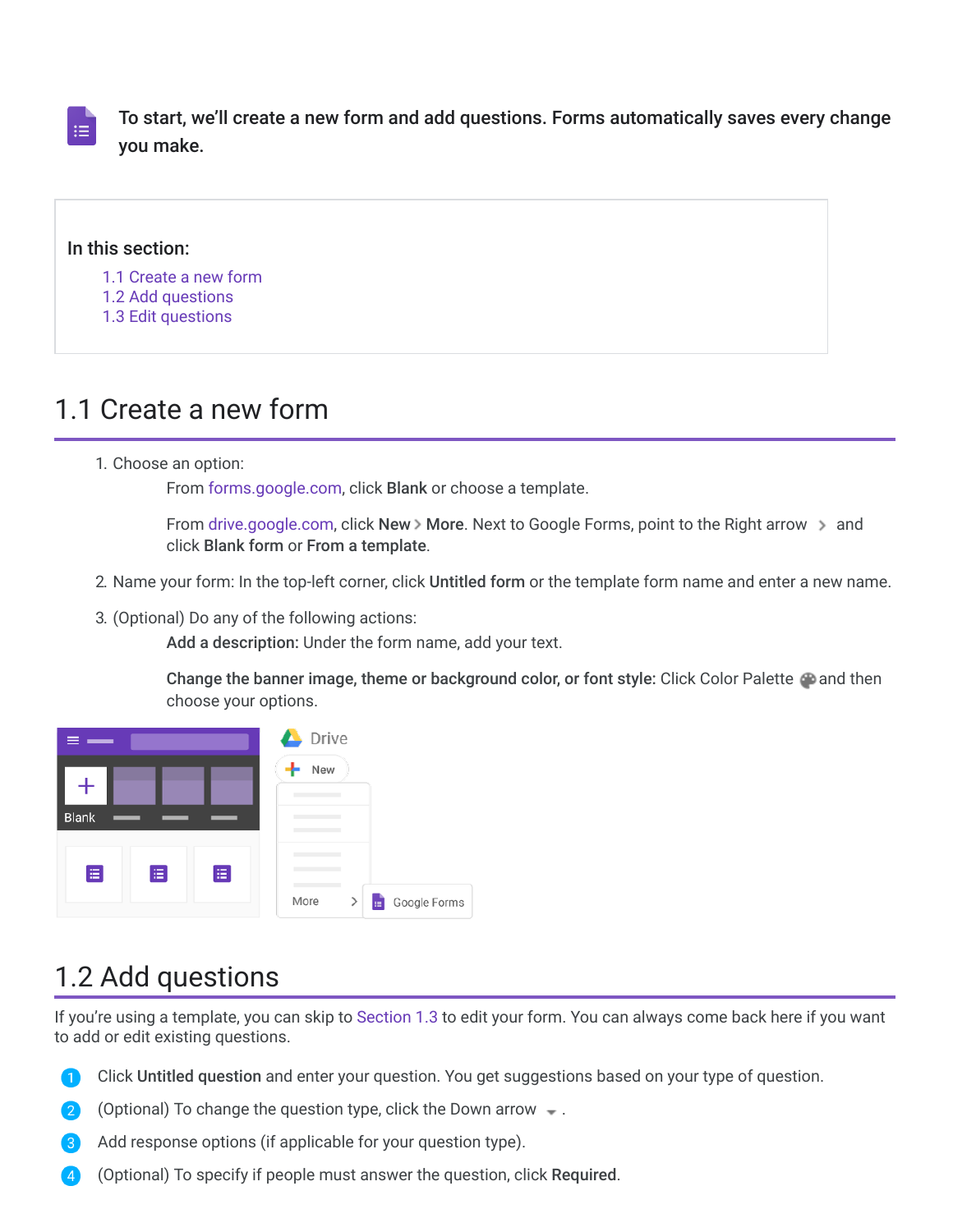To add more questions, choose an option:

- To add a new question, click Add question  $\bigoplus$ . 6
- 6 To add a copy of the existing question, click Duplicate  $\Box$ .

Note: Changes are automatically saved. To preview your changes any time, at top right, click Preview  $\bullet$ .

| e                            |                                                                       |                |
|------------------------------|-----------------------------------------------------------------------|----------------|
|                              | <b>QUESTIONS</b>                                                      |                |
|                              |                                                                       | $\overline{5}$ |
|                              | Untitled Question<br>◯ Multiple choice<br>1<br>$\left 2\right\rangle$ | ×              |
| $\left\lceil 3 \right\rceil$ |                                                                       |                |
|                              | $6\phantom{.}6$<br>$\overline{4}$                                     |                |
|                              | Required                                                              | <b>II</b>      |

### 1.3 Edit questions

You can add things like images and videos to a question at any time. You can also reorder and delete questions.

Select a question and do any of the following actions:

Drag to reorder a question. You can also drag and reorder answers. O



3 Click More  $\frac{1}{2}$  to:

> Add a description or hint. Shuffle the answer order.

- 4 To shuffle the question order, click Settings  $\rightarrow$  Presentation. Check the Shuffle question order box and click Save.
- Add an image to a question. You can also add images to answers or forms.
- Add a YouTube video.6

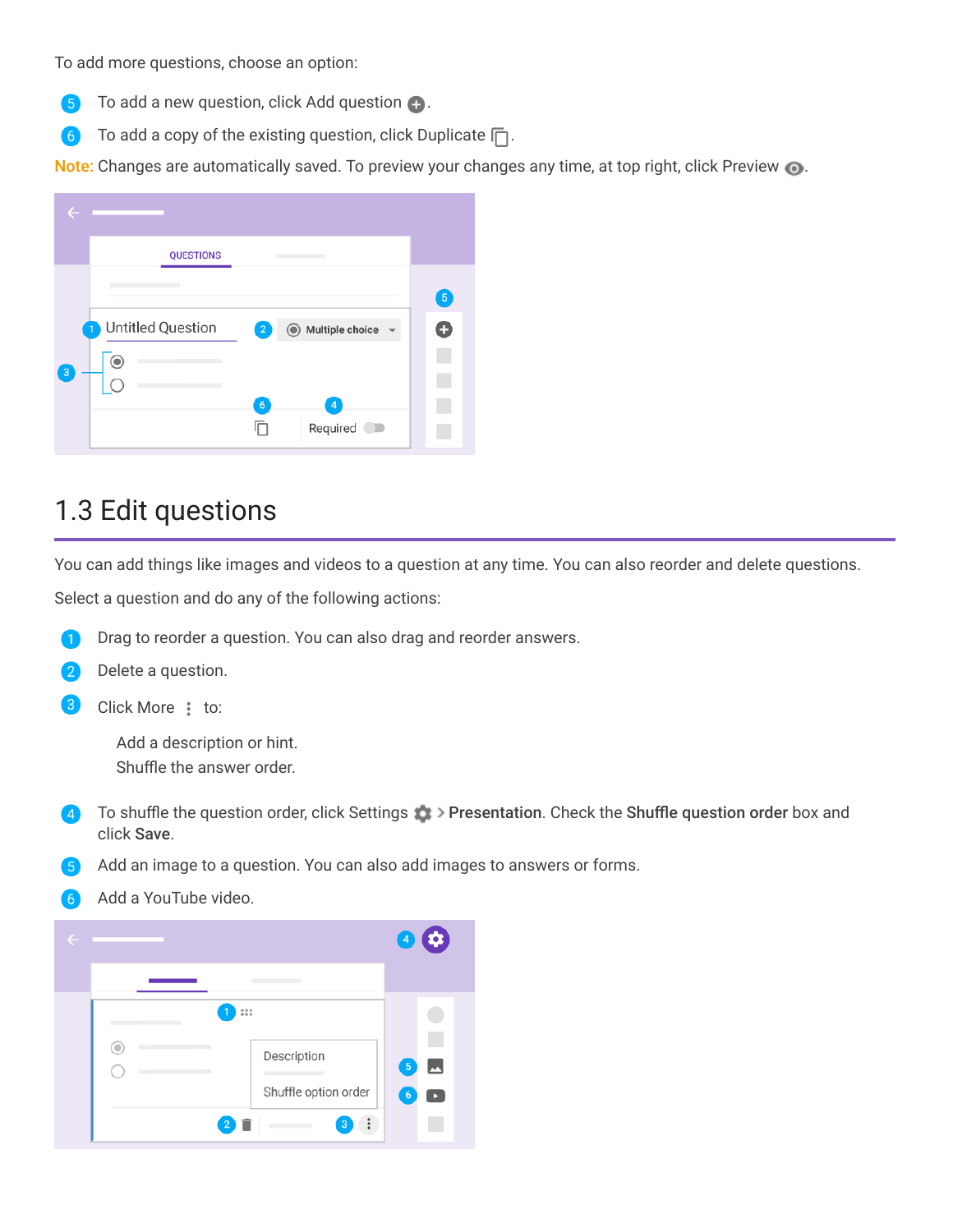

When you're done adding questions, you can choose your form's settings and preview your changes before sending it out.

#### In this section:

[2.1 Choose form settings](https://support.google.com/a/users/answer/9302966?hl=en&authuser=2&ref_topic=9296604#2.1)

[2.2 Preview your form](https://support.google.com/a/users/answer/9302966?hl=en&authuser=2&ref_topic=9296604#2.2)

# 2.1 Choose form settings

Decide who can access your form and whether to collect email addresses from people. By default, form sharing is limited to your organization and email collection is turned off.

Click Settings  $\bullet$  > General and choose from the following options:

Collect email addresses—Collect respondents' email addresses.

Response receipts—Send copies of responses on request or automatically.

Restrict to *your organization's* users—Limit your form's audience to your organization. Uncheck this box to distribute your form externally.

Limit to 1 response—Allow people to complete your form only once.

Edit after submit—Let people change their answers after submitting them.

See summary charts and text responses —Let people see a summary of everyone's answers.

When you're done making changes, click Save.

#### Let people review and edit your form:

- 1. At the top right, click More  $\frac{1}{2}$  > Add collaborators.
- 2. Under Invite people, enter the email addresses of the people you want to share with.
- 3. Click Send.

Whoever you invite can edit any part of your form, including responses and where they are saved.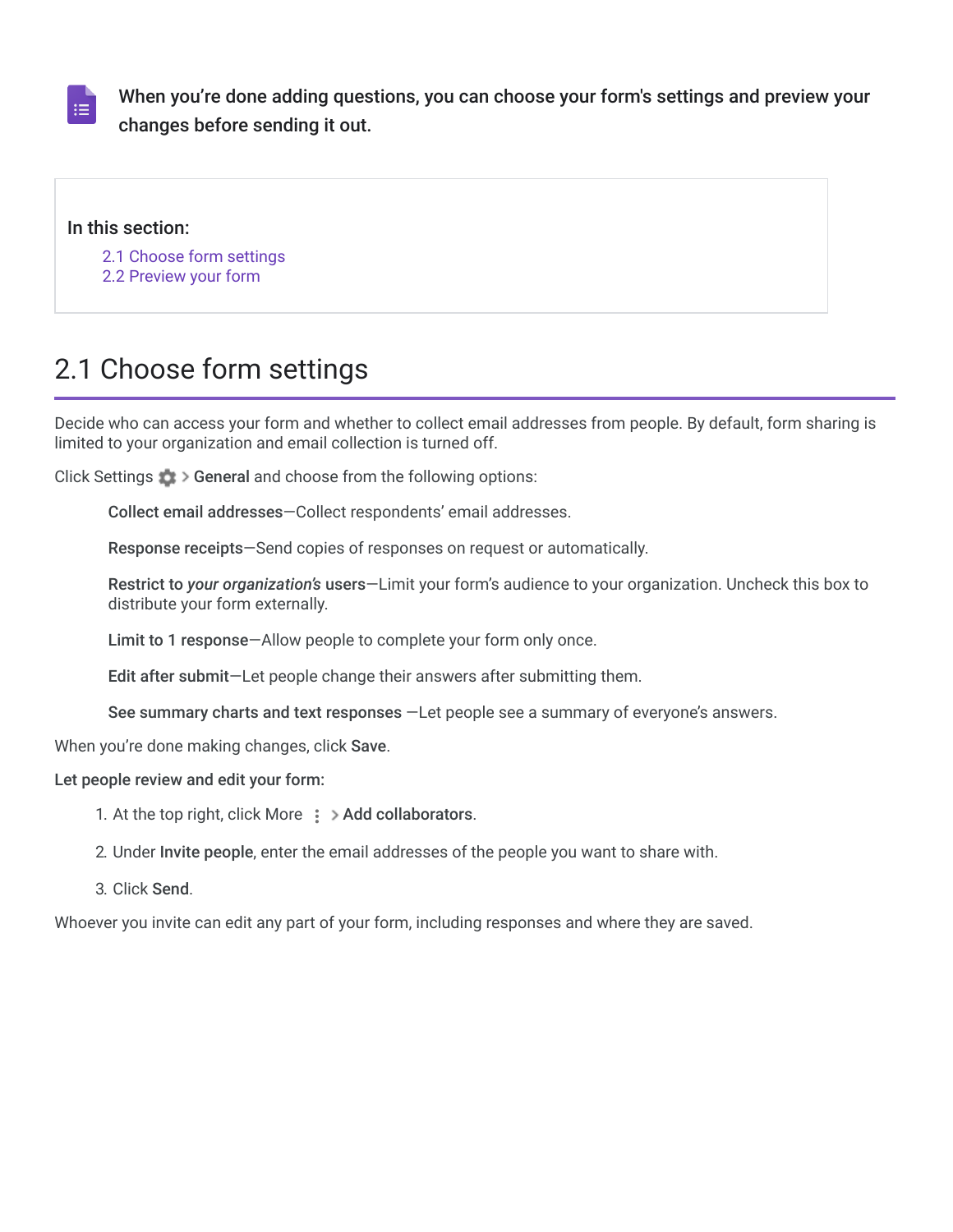| $\leftarrow$ |                           | $\boldsymbol{\sigma}$ |
|--------------|---------------------------|-----------------------|
|              | <b>GENERAL</b><br>_<br>__ |                       |
|              | ☑                         |                       |
|              | ☑                         |                       |
|              | ⊽<br><b>SAVE</b>          |                       |

# 2.2 Preview your form

While you're changing your form's settings, you can preview it to see what the changes look like. You'll also want to preview it when you're done.

- 1. At the top right, click Preview  $\bigcirc$ . The preview opens in a new window.
- 2. To edit the form, click Edit  $\bullet$  or go back to your editing window.

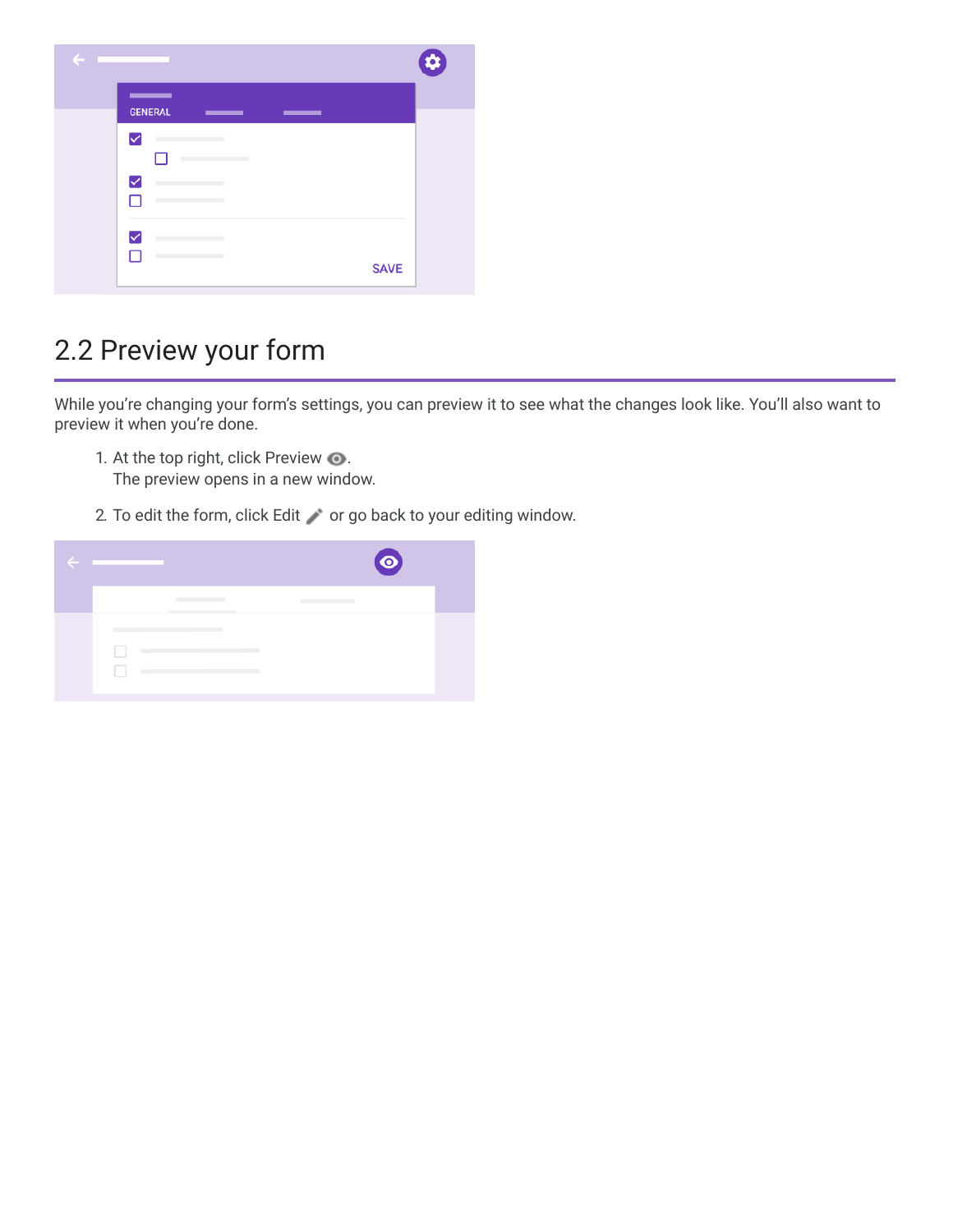

Now, you're ready to send out your form and start collecting responses.

### In this section:

- [3.1 Send your form](https://support.google.com/a/users/answer/9303072?hl=en&authuser=2&ref_topic=9296604#3.1)
- [3.2 Pause or stop response collection](https://support.google.com/a/users/answer/9303072?hl=en&authuser=2&ref_topic=9296604#3.2)

## 3.1 Send your form

When you're ready to send out your form, you can send it by email, copy and paste a link in a chat or email message, embed it on a website, or share a link on social media.

- 1. At the top right, click Send.
- 2. (Optional) To collect email addresses, choose an option:

If the form's audience is limited to your organization, check Automatically collect respondent's *your organization* email address.

If you're distributing the form externally, check Collect email addresses.

- 3. Choose how you want to send the form:
	- Email–Click Email  $\leq$ . Enter email addresses in the To field. You can customize the subject and message contents.
	- **b** Link–Click Link  $\epsilon$ . You can shorten the URL. Click Copy and paste the link into a chat, conversation, or email.
	- Website content–Click Embed  $\langle \rangle$ . You can specify inline frame dimensions. Click Copy and paste the HTML into your website or blog.
	- Social media—Click one of the social media icons.



## 3.2 Pause or stop response collection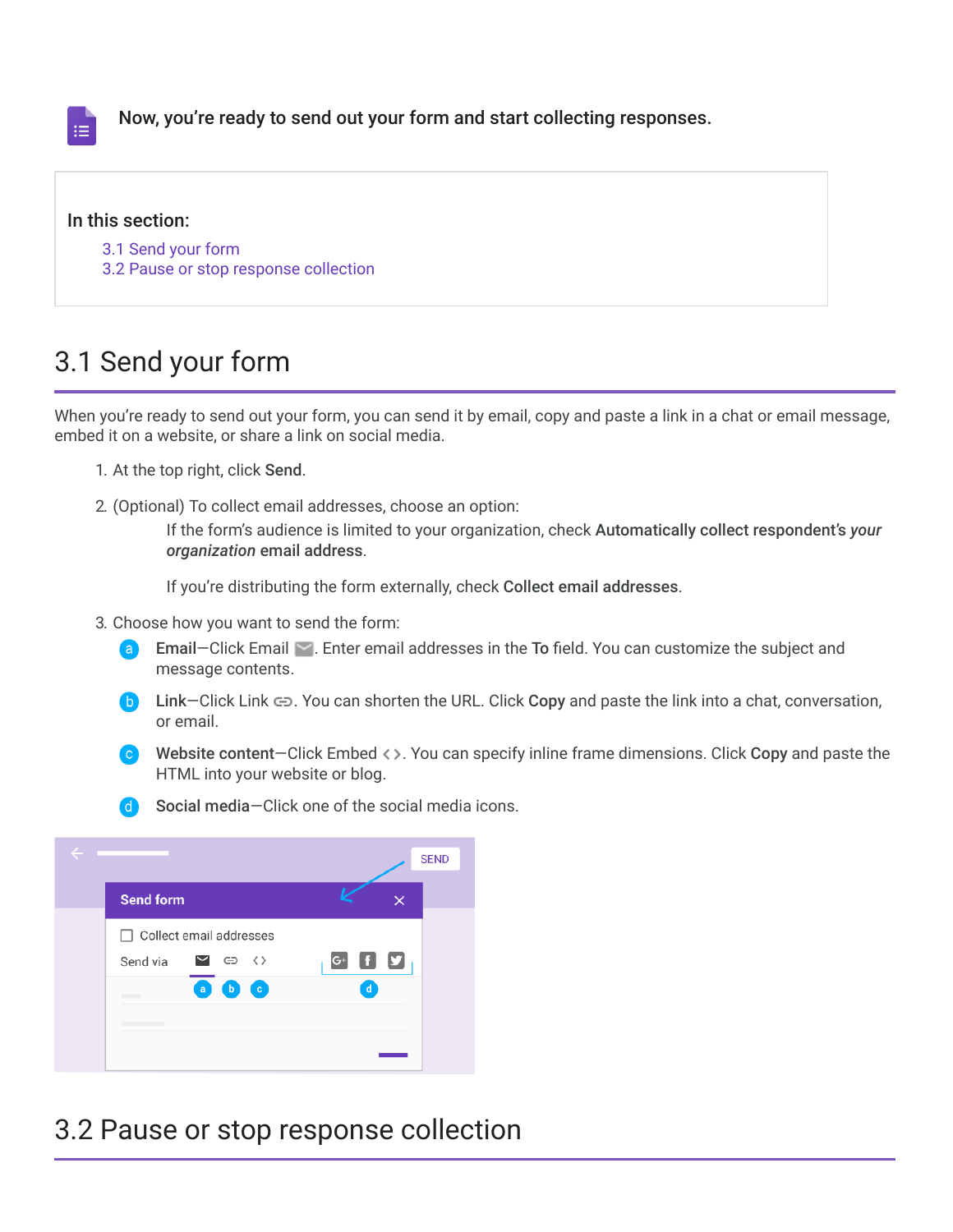When you create a new form, response collection is automatically turned on. You can pause or stop it. For example, if you find a mistake after sending out a form, you can pause response collection until the error is fixed.

Pause or stop response collection:

- 1. In your form, click Responses.
- 2. Click Accepting responses. It changes to Not accepting responses.
- 3. (Optional) Add a message that people see if they try to reply. If you're pausing response collection, you might add something like: "This form is currently paused. Please try again later."

| <b>RESPONSES</b>    |
|---------------------|
| Accepting responses |
|                     |
|                     |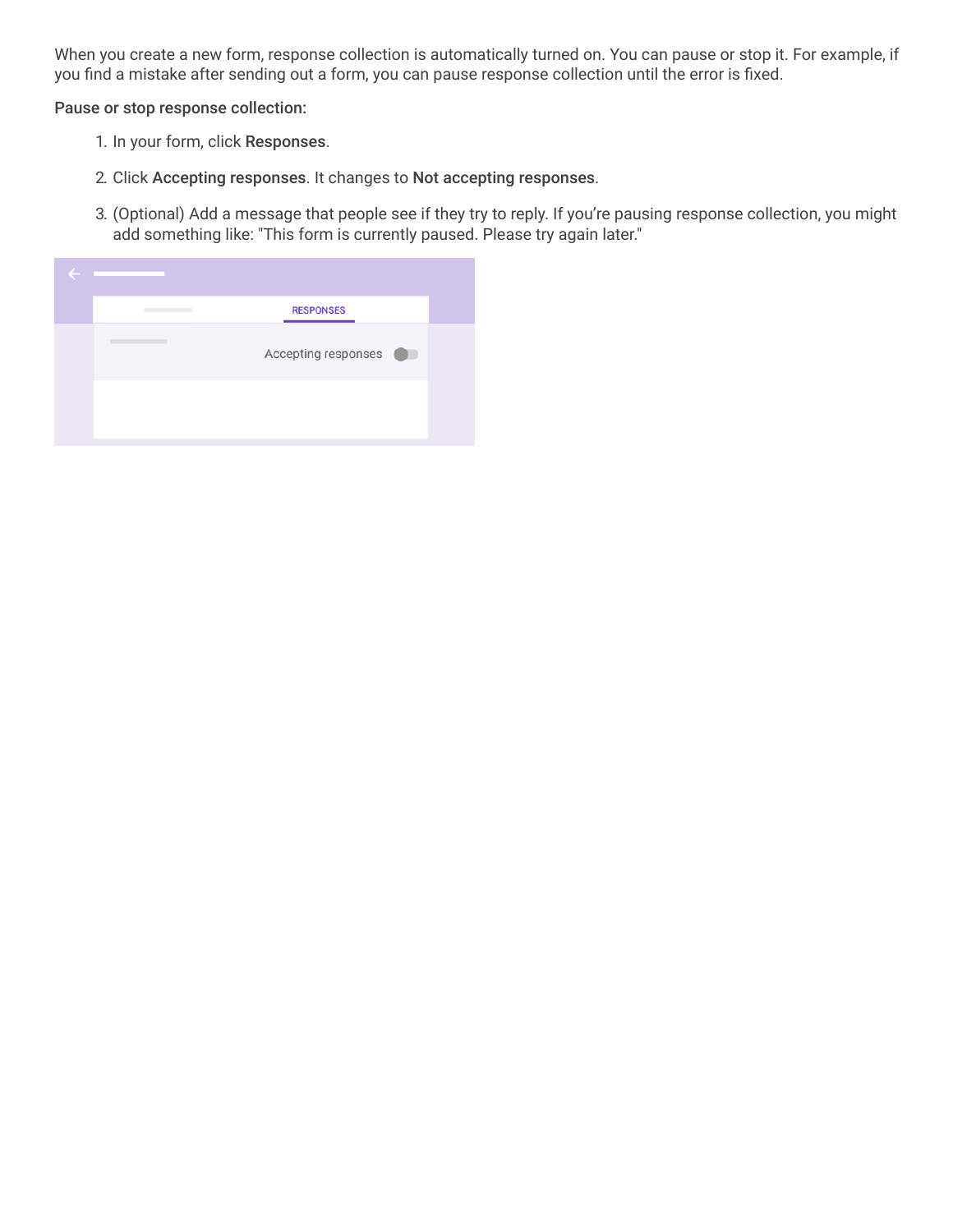

[After you send out your form, you'll see responses on the Responses tab. You can also](https://support.google.com/a/users/answer/9308874) get an email when new responses arrive.

#### In this section:

- [4.1 See responses in Forms](https://support.google.com/a/users/answer/9303167?hl=en&authuser=2&ref_topic=9296604#4.1)
- [4.2 See responses in Sheets](https://support.google.com/a/users/answer/9303167?hl=en&authuser=2&ref_topic=9296604#4.2)
- [4.3 Download responses as a CSV file](https://support.google.com/a/users/answer/9303167?hl=en&authuser=2&ref_topic=9296604#4.3)

### 4.1 See responses in Forms

You can see a summary of all responses or look at individual responses on the Response tab. To switch between individual responses, click the individual's email.



### 4.2 See responses in Sheets

To analyze your responses further, you can send them to a spreadsheet. The spreadsheet is linked to your form, so responses appear in real time.

Send responses to a new spreadsheet:

- 1. On the Responses tab, click More  $\frac{1}{2}$  > Select response destination.
- 2. Click Create new spreadsheet.
- 3. (Optional) To change the name, enter a new one.
- 4. Click Create.

#### Send responses to an existing spreadsheet:

- 1. On the Responses tab, click More  $\cdot$  Select response destination.
- 2. Click Select existing spreadsheet.
- 3. Click Select.
- 4. Select your spreadsheet and click Select.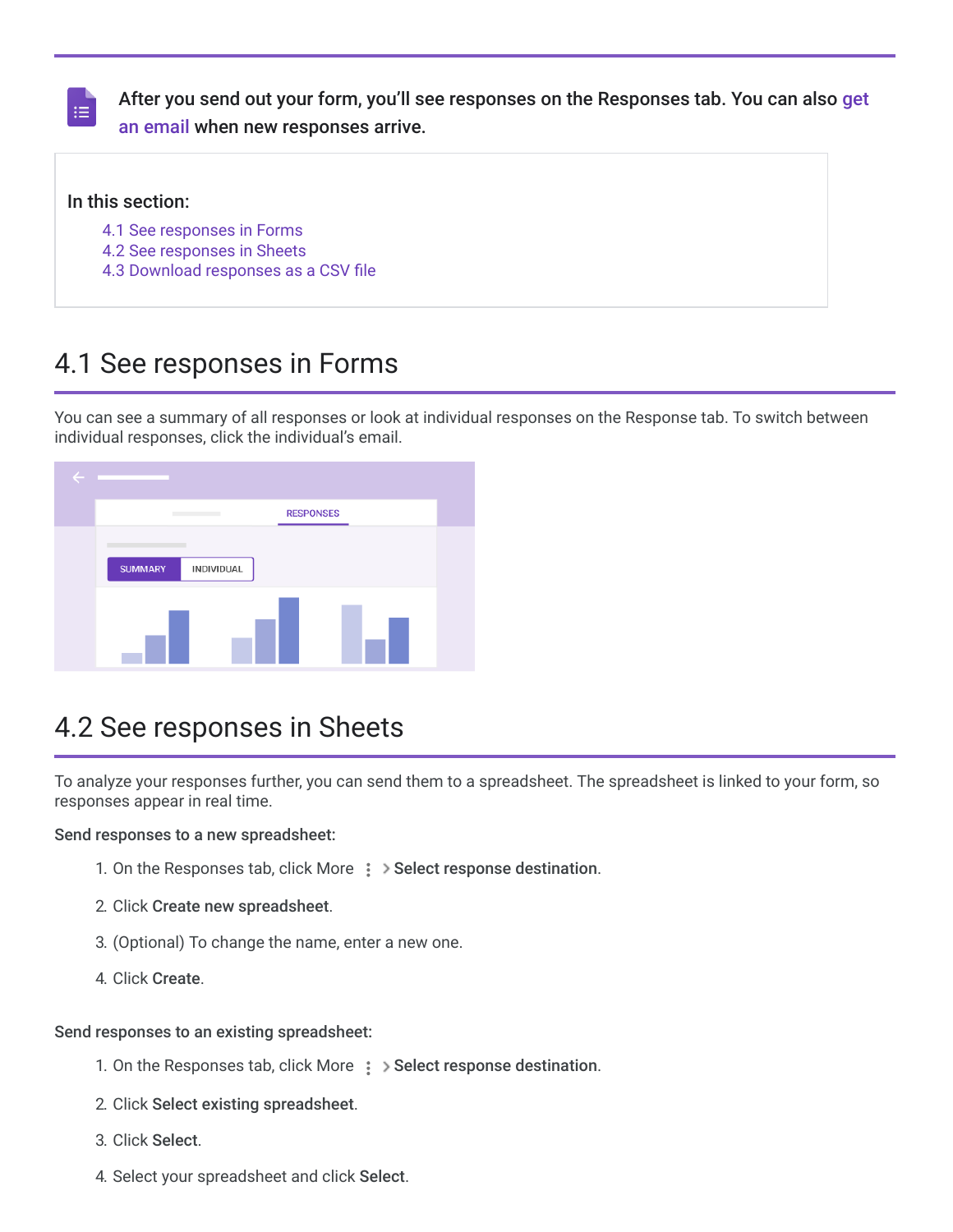To open your spreadsheet from Forms, click View responses in Sheets . The spreadsheet opens in a new window. To go back to Forms, click Form > Show summary of responses or go back to the Forms window.

Stop sending responses to a spreadsheet:

- 1. On the Responses tab, click More  $\frac{1}{2}$  > Unlink form.
- 2. Click Unlink to confirm.

| Ø |                             |
|---|-----------------------------|
|   | <b>RESPONSES</b>            |
|   |                             |
|   | Select response destination |

# 4.3 Download responses as a CSV file

To export responses for analysis in other programs, you can download them as a CSV file.

On the Responses tab, click More  $\frac{1}{5}$  > Download responses (.csv).

| <b>RESPONSES</b>               |  |
|--------------------------------|--|
|                                |  |
|                                |  |
| 土<br>Download responses (.csv) |  |
|                                |  |